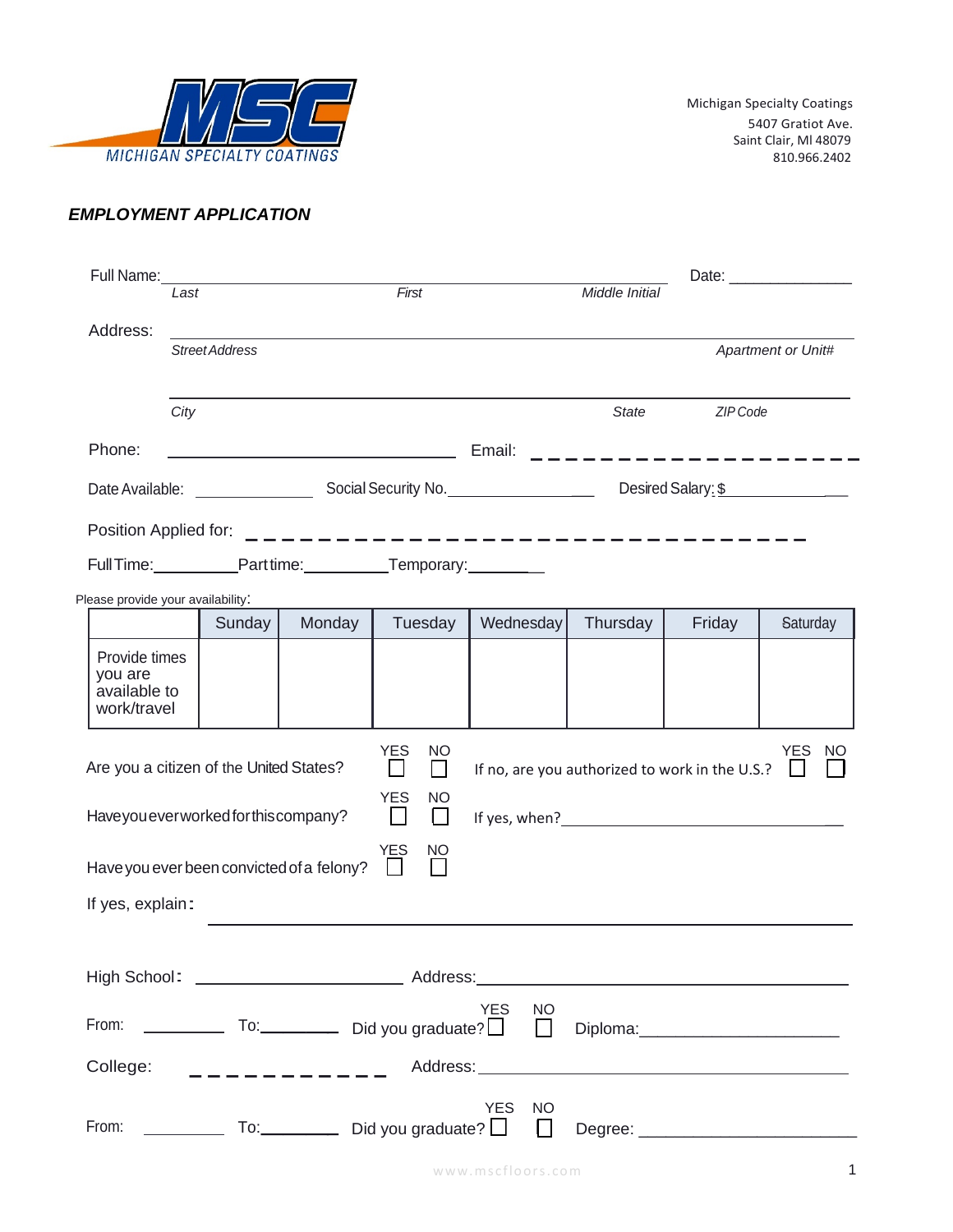| other:                                                             |                                              |                      |                     |                                         |
|--------------------------------------------------------------------|----------------------------------------------|----------------------|---------------------|-----------------------------------------|
| From:                                                              | To: To: Did you graduate?                    | <b>YES</b>           | <b>NO</b><br>$\Box$ |                                         |
| Please list professional references                                |                                              |                      |                     |                                         |
|                                                                    |                                              |                      |                     |                                         |
|                                                                    |                                              |                      |                     |                                         |
| Address:                                                           |                                              |                      |                     |                                         |
|                                                                    |                                              |                      |                     |                                         |
|                                                                    |                                              |                      |                     |                                         |
| Address:                                                           |                                              |                      |                     |                                         |
| <b>PREVIOUS EMPLOYMENT</b><br>Company Name and City:<br>Job Title: | <u> 1980 - Johann Barn, fransk politik (</u> |                      |                     | Supervisor: ____________________        |
|                                                                    |                                              |                      |                     |                                         |
|                                                                    |                                              |                      |                     | Reason for Leaving-                     |
| May we contact your previous supervisor for a reference?           |                                              | <b>YES</b><br>┍      | <b>NO</b>           |                                         |
|                                                                    |                                              |                      |                     |                                         |
| Company Name and City:                                             |                                              |                      |                     |                                         |
|                                                                    |                                              |                      |                     |                                         |
|                                                                    |                                              |                      |                     |                                         |
|                                                                    |                                              |                      |                     | Reason for Leaving- <b>Construction</b> |
| May we contact your previous supervisor for a reference?           |                                              | <b>YES</b><br>$\Box$ | <b>NO</b>           |                                         |